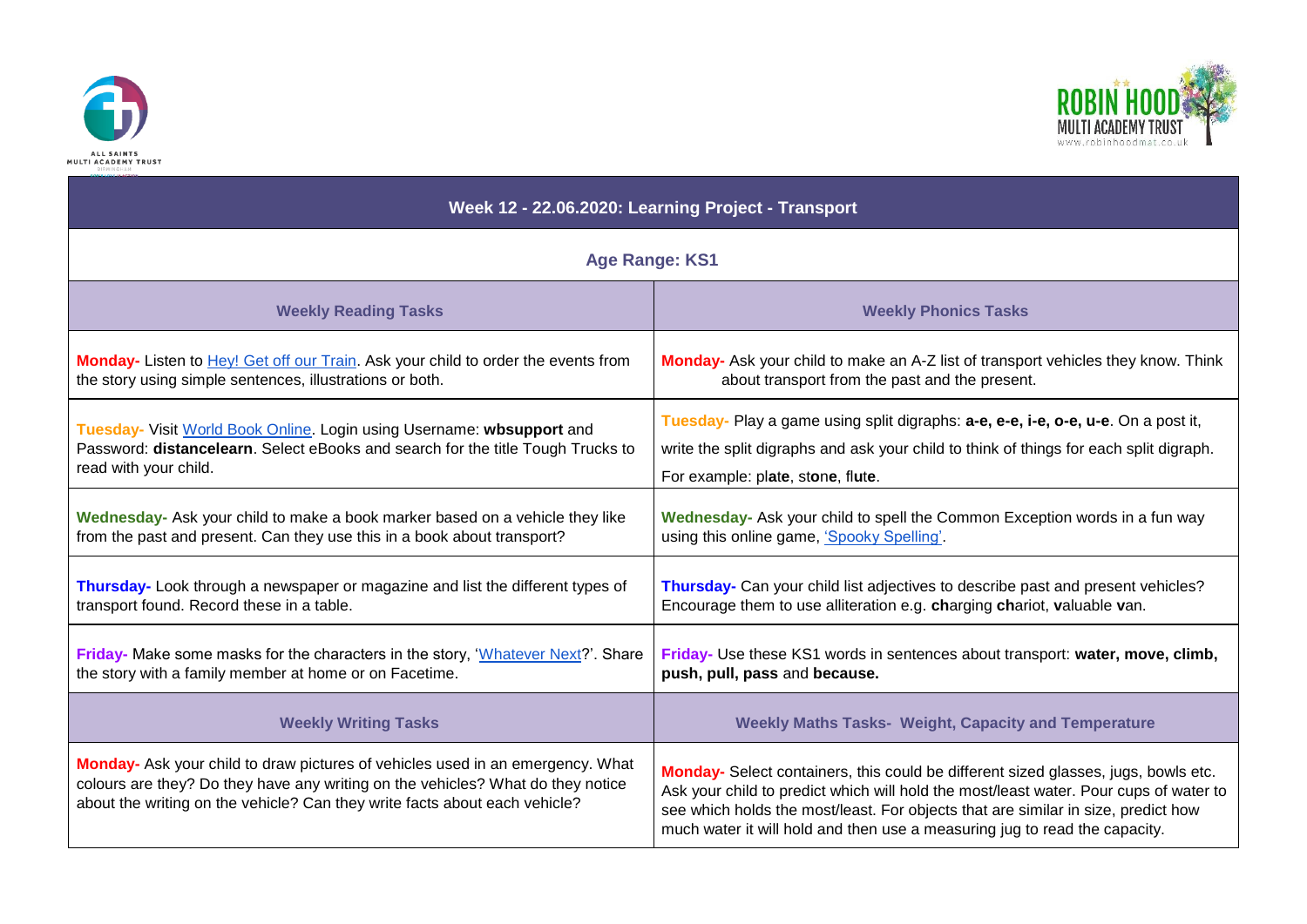| child can write a list poem about a boat, a train, a plane or even a submarine.<br>E.g. Wooden tracks sleep, roaring wheels charge, smokey engines smoke.                                                                                 | home using a thermometer (you can download a free one on most phones). Which<br>room is the hottest/coldest? Discuss why this might be? Repeat the activity at a<br>different time of the day, has the temperature changed? Why? |
|-------------------------------------------------------------------------------------------------------------------------------------------------------------------------------------------------------------------------------------------|----------------------------------------------------------------------------------------------------------------------------------------------------------------------------------------------------------------------------------|
| Tuesday-Your child can draw pictures of a vehicle from the past and present.<br>Label the parts of the vehicles and think about the different materials used.                                                                             | Tuesday (theme)- Direct your child to create their own vehicle by drawing different<br>2D shapes to make it. They can be as creative as they want to be.                                                                         |
| Wednesday- Task your child with writing a journey story in the role of a transport<br>driver. This could be a pilot, a boat captain or an astronaut for example.                                                                          | Wednesday- Ask your child to find a book. Can they find 3 items which are<br>heavier than the book and 3 items which are lighter than the book?                                                                                  |
| Thursday- Ask your child to write a set of instructions on how to stay safe on<br>the road. What do they need to do when crossing the road? Who can<br>help cross a busy road? Include adverbs such as: carefully, slowly,<br>cautiously. | Thursday (theme)- Sit with your child and look outside a window for 5 minutes.<br>Tally the different types of transport that passes by. Can your child record this<br>information in a bar chart or pictogram with your help?   |
| Friday- Visit the Literacy Shed for this wonderful resource on The Bridge or your                                                                                                                                                         | Friday- Work with your child to measure the temperature of each room in your                                                                                                                                                     |

## **Learning Project - to be done throughout the week**

**The project this week aims to provide opportunities for your child to learn more about transport. Learning may focus on modes of transport, transport in the past, the science behind transport, road safety and how to be safe around water.** 

- **Transport Through Time!** Support your child to create a timeline of transport from the past to the present. Find a selection of photographs and place them in the correct order. Take a look at these [online resources from the transport museu](https://www.transport-museum.com/learning/learning_from_home.aspx) [m](https://www.transport-museum.com/learning/learning_from_home.aspx) to help you. Create a booklet about different forms of transport. Find out about the first aeroplanes. Who was the first person to fly in one? Who invented the first train? Look at pictures of the penny-farthing. Why do you think we don't ride them today? What makes racing bikes different from mountain bikes?
- Moving Models- With your child find some junk modelling around the house and support them make a model car that moves or use Lego. Test it out in the garden or during your daily walk. Does the car move faster or slower on a ramp? Why/why not?
- Float your Boat!- Using a variety of materials, work with your child to make boats out of junk e.g. wood, plastic, paper, polystyrene etc. Make a prediction about whether or not they will float and then test them to see which floats the longest. Can your child summarise why this boat floated for the longest?